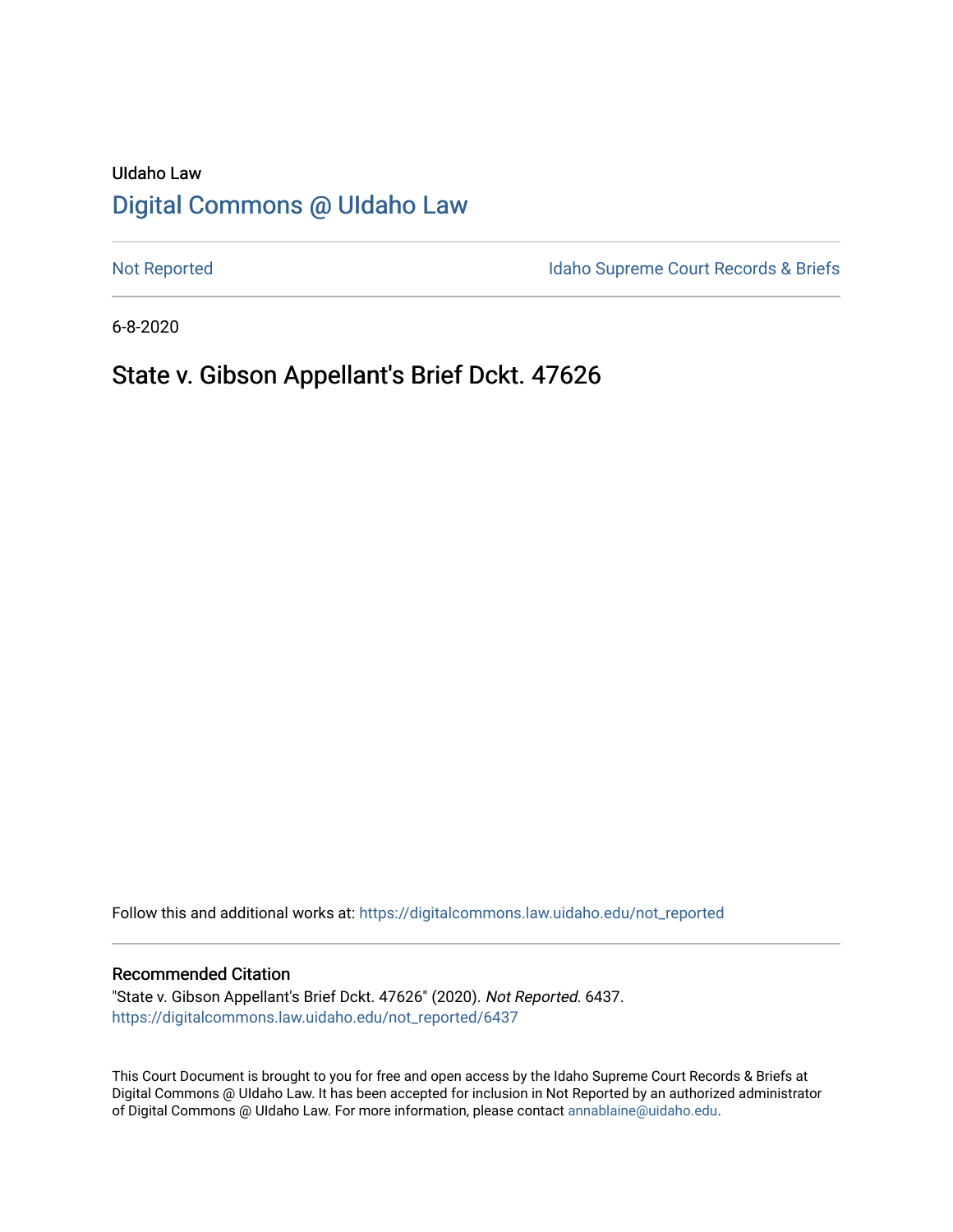Electronically Filed 6/8/2020 8:04 AM Idaho Supreme Court Karel Lehrman, Clerk of the Court By: Brad Thies, Deputy Clerk

ERIC D. FREDERICKSEN State Appellate Public Defender I.S.B. #6555

R. JONATHAN SHIRTS Deputy State Appellate Public Defender I.S.B. #10585 322 E. Front Street, Suite 570 Boise, Idaho 83702 Phone: (208) 334-2712 Fax: (208) 334-2985 E-mail: documents@sapd.state.id. us

## IN THE SUPREME COURT OF THE STATE OF IDAHO

| NOS. 47626-2019 & 47627-2019                         |
|------------------------------------------------------|
| TWIN FALLS COUNTY NOS. CR42-17-293 &<br>CR42-19-7634 |
|                                                      |
| <b>APPELLANT'S BRIEF</b>                             |
|                                                      |
|                                                      |

## STATEMENT OF THE CASE

Nature of the Case

Michael Lynn Gibson admitted to violating his probation ("the probation case") and pied guilty to possession of a controlled substance in a separate case ("the new case"). Mr. Gibson's probation was revoked and the underlying sentence executed in the probation case; and in the new case, he was given a unified sentence of seven years, with three years fixed, concurrent to the sentence in the probation case. In this consolidated appeal, Mr. Gibson argues the district court abused its discretion by failing to retain jurisdiction in both cases.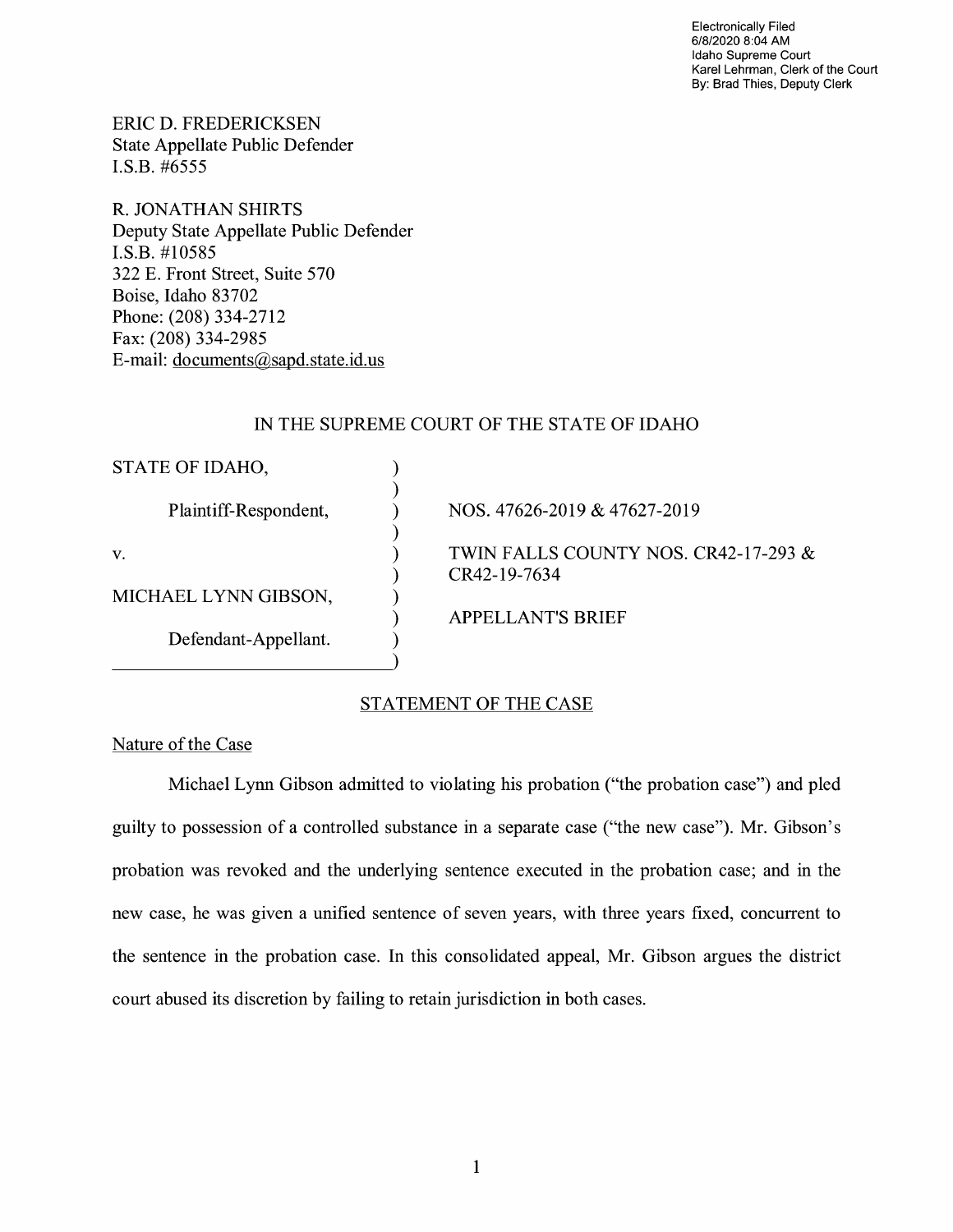### Statement of the Facts & Course of Proceedings

In January 2017, Mr. Gibson was arrested and charged with possession or manufacture of drug paraphernalia with intent to deliver. (R., pp.10-11.) When he was arraigned on that charge, the State also charged him with being a persistent violator. **(R.,** pp.18-21.) He then entered an *Alford*<sup>1</sup> plea to the charge of possession or manufacture of drug paraphernalia with intent to deliver, and the State agreed to dismiss the persistent violator enhancement. (R., p.36.) The district court sentenced Mr. Gibson to a unified sentence of nine years, with five years fixed, then suspended that sentence and placed Mr. Gibson on probation for nine years. **(R.,** pp.55-59.)

Two years later, Mr. Gibson was pulled over after failing to signal before changing lanes. (R., pp.79, 133.) He admitted to being on probation and consented to a search of his vehicle. (R., pp.79, 133.) During the search of the vehicle, a baggie containing methamphetamine was found. (R., pp.79, 133.) Mr. Gibson was arrested and charged in the new case with possession of a controlled substance. (R., pp.76, 130.) A motion for revocation of probation was also filed in the probation case. (R., pp.68-70.) In that motion, the State argued Mr. Gibson had multiple violations of his probation, which included failing to appear for drug testing, being charged with possession of methamphetamine in the new case, having contact with another felony offender, and testing positive for methamphetamine. (R., pp.69-70.)

Before Mr. Gibson was arraigned in the new case, the State filed a motion to amend the Information to add a Part II with a persistent violator enhancement. (R., pp.147-50.) A plea agreement was then reached in the new case in which Mr. Gibson agreed to plead guilty to the possession charge, and the State agreed to withdraw the motion to add the persistent violator enhancement, and to recommend a sentence of no more than seven years, with three years fixed, concurrent to the sentence in the probation case. (R., p.158.) Mr. Gibson also applied for

<sup>1</sup>*North Carolina v. Alford,* 400 U.S. 25 (1970).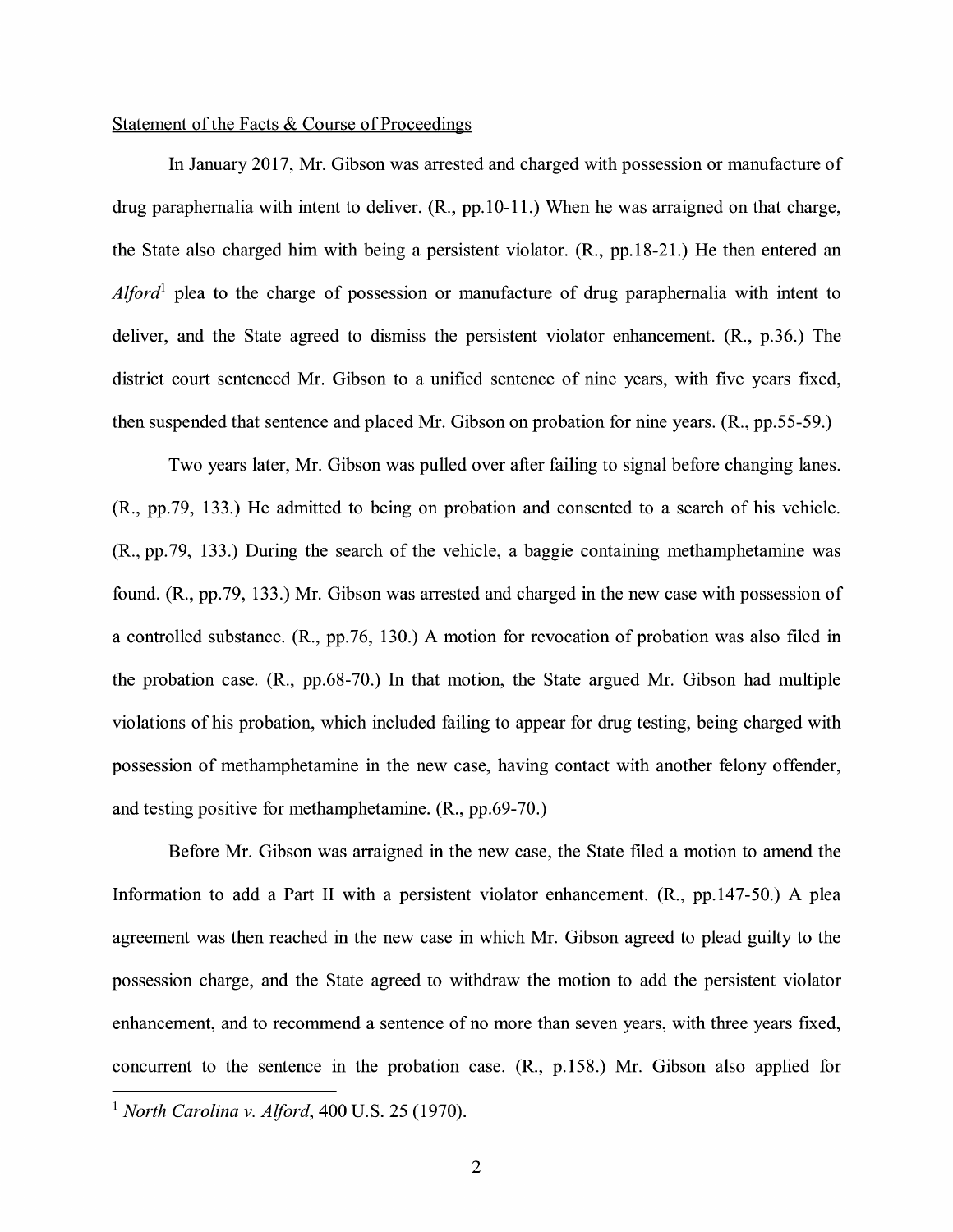Veterans Court, but was denied due to a 35-year-old conviction. (R., pp.96-99; PSI, p.184.) Mr. Gibson then admitted to four probation violations. (R., p.103.)

At the sentencing hearing in the new case, the State made its required recommendation of seven years, with three years fixed. (12/02/2019 Tr., p.7, Ls.6-8.) Mr. Gibson requested a rider in order to get treatment. (12/02/2019 Tr., p.9, Ls.23-24.) Mr. Gibson was then sentenced to a unified term of seven years, with three years fixed, concurrent to the sentence in the probation case. (R., pp.168-72.) In the probation case, the court revoked Mr. Gibson's probation and executed the underlying sentence. (R., pp.105-06.)

Mr. Gibson timely appealed from the revocation order in the probation case, and from the judgment of conviction in the new case. (R., pp.109, 176.) This Court then consolidated the appeals.

#### ISSUE

Did the district court abuse its discretion when it failed to retain jurisdiction in Mr. Gibson's cases?

#### ARGUMENT

#### The District Court Abused Its Discretion When It Failed To Retain Jurisdiction In Both Cases

#### A. Introduction

Mr. Gibson asserts that the district court abused its discretion when it revoked his probation and executed his original sentence of seven years, with two years fixed, in the probation case, and when it imposed and executed a prison sentence in the new case, all without retaining jurisdiction.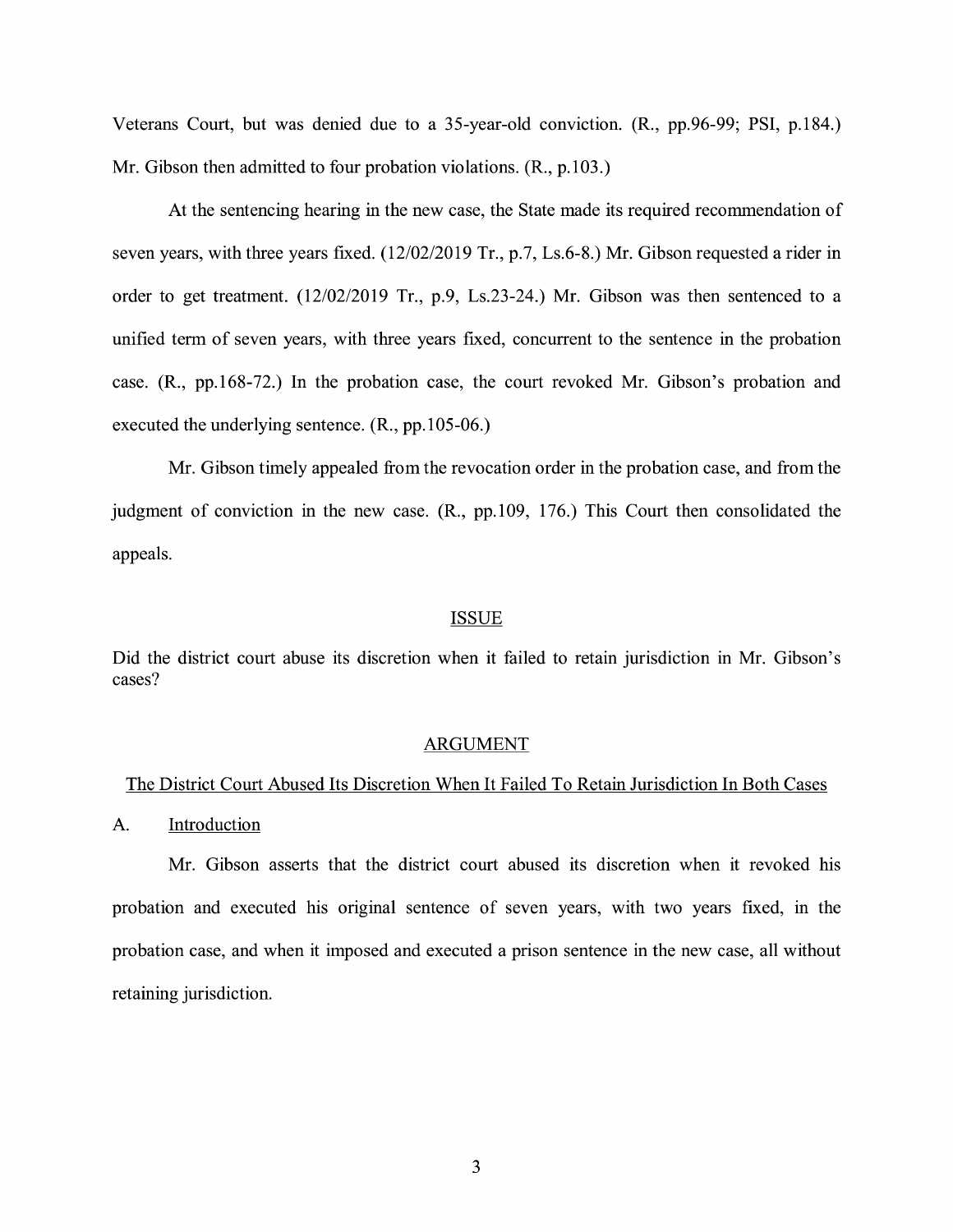#### B. Standards Of Review

The Idaho Supreme Court has held that, "'[w]here a sentence is within statutory limits, an appellant has the burden of showing a clear abuse of discretion on the part of the court imposing the sentence."' *State v. Jackson,* 130 Idaho 293, 294 (1997) (quoting *State v. Cotton,* 100 Idaho 573 (1979)). Because Mr. Gibson does not allege that his sentence exceeds the statutory maximum, in order to show an abuse of discretion he must show that in light of the governing criteria, the sentence was excessive considering any view of the facts. *Jackson,* 130 Idaho at 294.

When this Court reviews an alleged abuse of discretion by a trial court the sequence of inquiry requires consideration of *four* essentials. Whether the trial court: (1) correctly perceived the issue as one of discretion; (2) acted within the outer boundaries of its discretion; (3) acted consistently with the legal standards applicable to the specific choices available to it; and  $(4)$  reached its decision by the exercise of reason.

*Lunneborg v. My Fun Life,* 163 Idaho 856, 863 (2018) (emphasis in original).

The district court is also empowered to revoke a defendant's probation under certain circumstances. LC. §§ 19-2602, 19-2603, 20-222. The court uses a two-step analysis to determine whether to revoke probation. *State v. Sanchez,* 149 Idaho 102, 105 (2009). First, the court determines "whether the defendant violated the terms of his probation." *Id.* Second, "[i]f it is determined that the defendant has in fact violated the terms of his probation," the court examines "what should be the consequences of that violation." *Id.* The determination of whether a probation violation occurred and the appropriate consequences, if any, are separate analyses. *Id.* The latter determination is "vested in the sound discretion of the trial court." *State v. Knowlton,* 123 Idaho 916, 920-21 (1993), *abrogated on other grounds by State v. Perry,* 150 Idaho 209 (2010). "The decision to revoke probation will not be overturned on appeal absent a showing that the court abused its discretion." *State v. Lafferty,* 125 Idaho 378, 381 (Ct. App. 1994).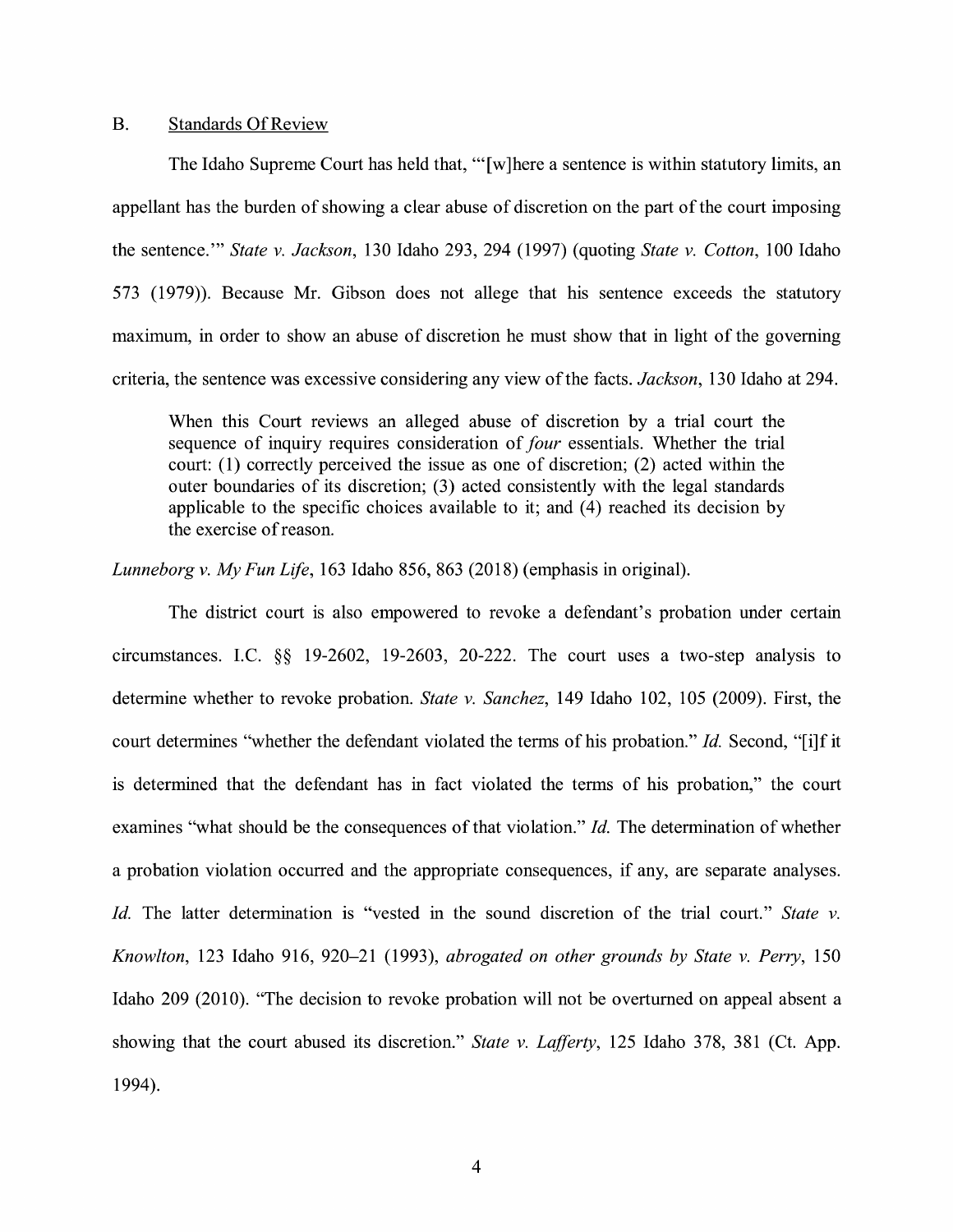# C. Mitigating Evidence That Was Not Given Proper Weight By The District Court Should Have Led It To Retain Jurisdiction

Mr. Gibson asserts that the district court did not adequately give mitigating evidence its proper weight before imposing sentence in the new case, and revoking probation in the probation case. Properly considered, that mitigating evidence should have led the district court to retain jurisdiction in both of Mr. Gibson's cases. Mr. Gibson specifically asserts the district court did not properly weigh mitigating evidence regarding his amenability to treatment.

Courts are required to consider mitigating evidence in favor of the defendant. *See State v. Strand,* 137 Idaho 457, 460 (2002) (noting that when reviewing a sentence, Idaho's appellate courts will "review the record on appeal, having due regard for the nature of the offense, *the character of the offender,* and the protection of the public interest") (emphasis added); *State v. Oliver,* 144 Idaho 722, 726 (2007) (same). The impact of substance abuse on the defendant's criminal conduct is "a proper consideration in mitigation of punishment." *State v. Osborn,* 102 Idaho 405, 414 n.5 (1981). Courts should also look at "a willingness to seek treatment for an alcohol [or drug] problem" as a mitigating factor. *State v. Coffin,* 146 Idaho 166, 171 (Ct. App. 2008). Sentencing courts must "give proper consideration of a defendant's [ drug abuse] problem, the part it played in causing defendant to commit the crime and the suggested alternatives for treating the problem." *State v. Nice,* 103 Idaho 89, 91 (1982).

Mr. Gibson asserts the district court erred when it did not retain jurisdiction despite his history of drug and alcohol problems and his desire for rehabilitation. During the sentencing/disposition hearing, Mr. Gibson told the court he knew he needed treatment. (12/02/19 Tr., p.10, Ls.6-19.) He informed the court that he had last been given an opportunity for a rider over thirty years previously, and wanted another chance to get the treatment the rider program offered. (12/02/19 Tr., p.10, Ls.6-19; *see also* PSI, p.26.) He told the presentence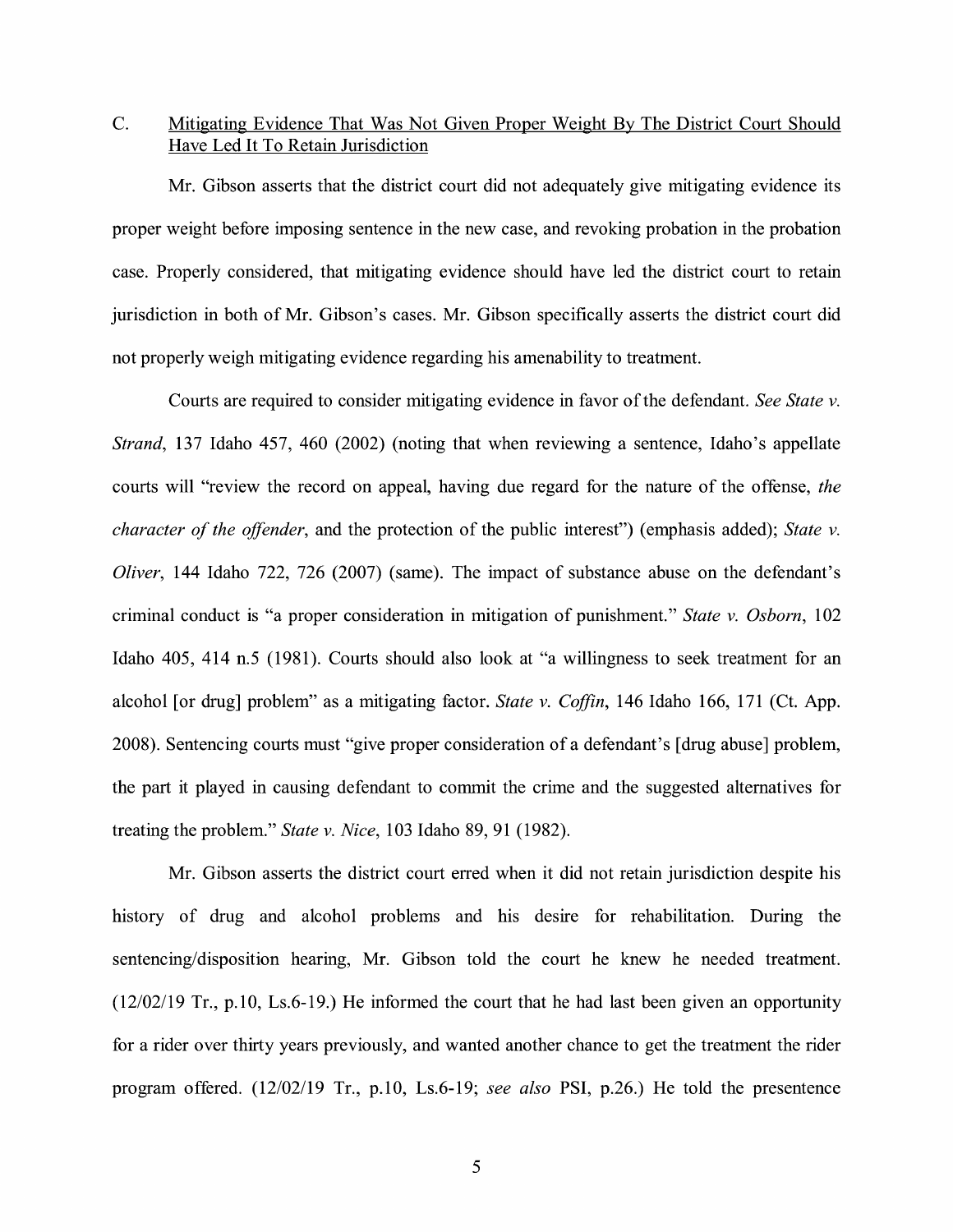investigator, "This time I hope that the Judge will let me get in to the V.A. for treatment. I know it will help me more than sending me back to prison." (PSI, p.100.) Fourteen of Mr. Gibson's crimes have involved alcohol or drugs, including eleven since he last had the opportunity to go on a rider. *(See* PSI, pp.6-15.) The GAIN-I evaluation listed provisional diagnoses of "Alcohol Use Disorder, Severe," and "Stimulant Use Disorder - Amphetamine Type, Moderate" for Mr. Gibson, and recommended "Level 1 Outpatient Treatment." (PSI, pp.30, 37.) It also reported that Mr. Gibson disclosed "first using any alcohol or other drugs at  $\vert$  ." (PSI, p.30.) The presentence investigation report also shows Mr. Gibson may not be improving, but actually getting worse. *(See* PSI, pp.43, 52 (November 2016 GAIN evaluation showing provisional diagnosis of "Alcohol Use Disorder – Mild" and recommending Level II.I intensive outpatient treatment), pp.65-66 (February 2016 GAIN evaluation showing only alcohol and methamphetamine abuse issues, recommending only community care such as 12-step programs).)

Mr. Gibson has accepted responsibility for his actions. *See State v. Shideler,* 103 Idaho 593, 594 (1982) (reducing the defendant's sentence, in part, because "the defendant has accepted responsibility for his acts"). He told the presentence investigator, "I feel bad for what I did. Yes the meth was found in my car and I was driving. I know that I have to take responsibility for my actions." **(PSI,** p.107.) He admitted at sentencing that he had "an extensive file for drinking." (12/02/2019 Tr., p.10, Ls.12-14.)

Mr. Gibson asserts that had the district court properly weighed all of this mitigating evidence, it should have reached a different result and retained jurisdiction in both of his cases.